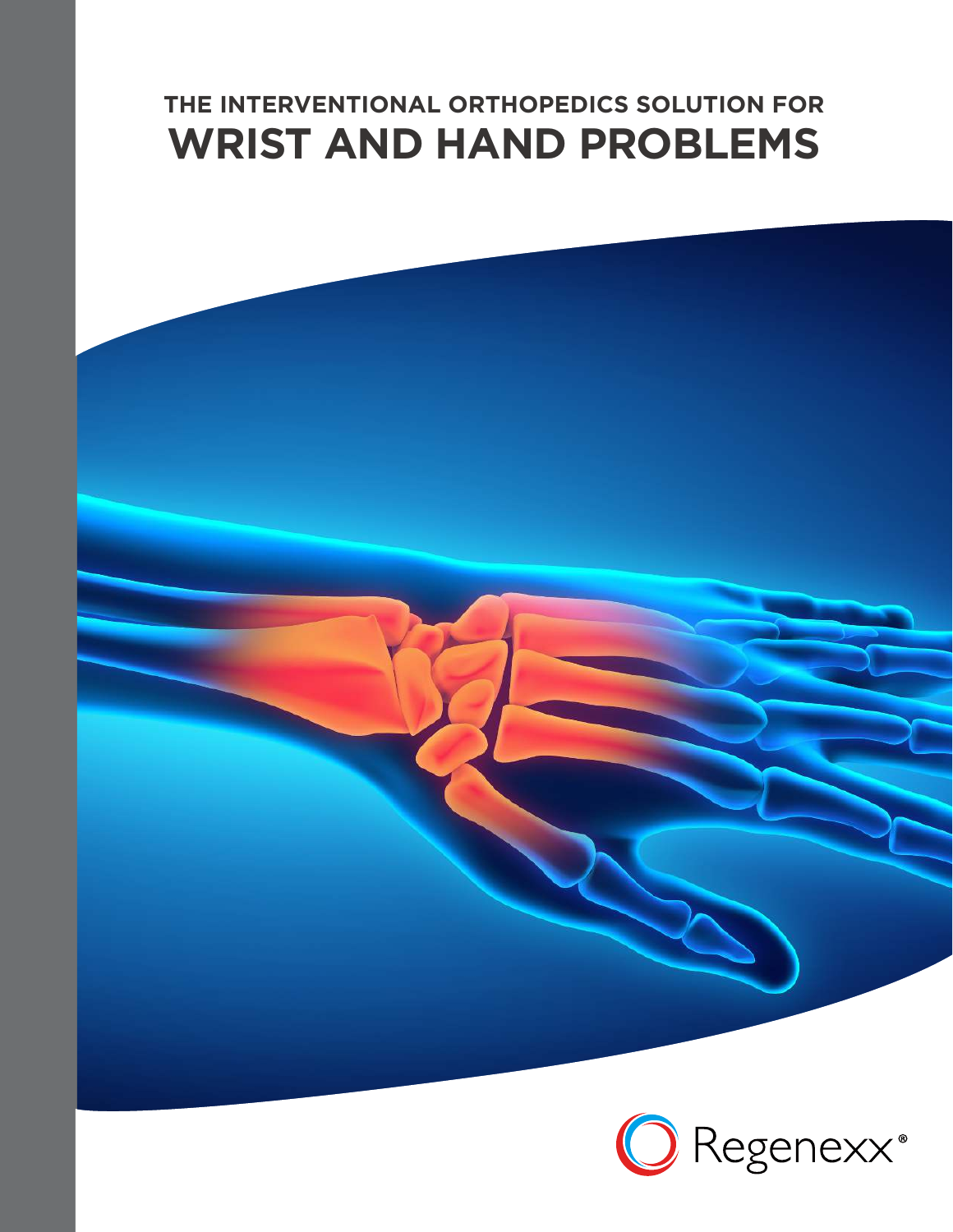

## **The Interventional Orthopedics Solution for Wrist and Hand Problems**

You don't think about how important your wrists and hands are until there's a problem and suddenly you can't write, carry things, or type without pain. Or maybe you can still do all these things, but you're realizing that it's more of a struggle and it gets more painful every time you do them.

In interventional orthopedics, we believe a nonsurgical approach is usually the best option. We also recognize that the body is actually one interconnected machine, not a collection of individual parts. The fingers, hands, and wrists are all controlled by spinal nerves in your cervical spine and operated by an interconnected system of tendons and ligaments. Every structure is there for a purpose and functions with millimeter precision, and when body parts are replaced or surgically altered, in most cases it causes more problems than it solves. While we will focus on the wrists and hands in this report, in interventional orthopedics, our focus is on treating the entire musculoskeletal system.

There are many problems that can occur in the wrists and hands. Some of the more common include arthritis, instability, and carpal tunnel syndrome. In this report, we're going to define some of these and the traditional and [interventional orthopedics](https://www.regenexx.com/treating-hand-arthritis-without-surgery-regenexx-way/)  [solutions to wrist and hand problems.](https://www.regenexx.com/treating-hand-arthritis-without-surgery-regenexx-way/) First, let's look at how the wrist and hand works.

#### **How Does the Wrist and Hand Work?**

Your hand is made up of the wrist and fingers and is a complex machine with many moving parts. The wrist is eight irregularly shaped little bones between the arm bones and fingers. These little bones allow you to move your fingers and allow for a complex range of movements, such as rotation, in the wrists.

In defining the functionality of the wrist and hand, it's critical to understand all of the little ligaments (at least 20 or so) that hold this machine together. Each ligament stretches this way or that, in seemingly random patterns that are, in fact, naturally designed with millimeter precision. These ligaments allow our hands to grasp and hold objects, providing for those fine-motor mechanical skills.

The design of the wrist and hand is so complex and the function so fine and precise that accurate replication of the biomechanics is unlikely and success rates for surgical attempts to do so are low. Unfortunately, the ligaments are often ignored in traditional wrist treatments despite the fact that they are a key player in wrist functionality.

In addition, the wrist and hand commonly can be affected due to a problem in the cervical spine (neck area). The spinal nerves that supply the hands and wrists branch off the cervical spine and travel all the way down to the wrists and hands. A cervical disc bulge, stenosis, or other spinal problem could cause problems in the hand. Even a pinched disc in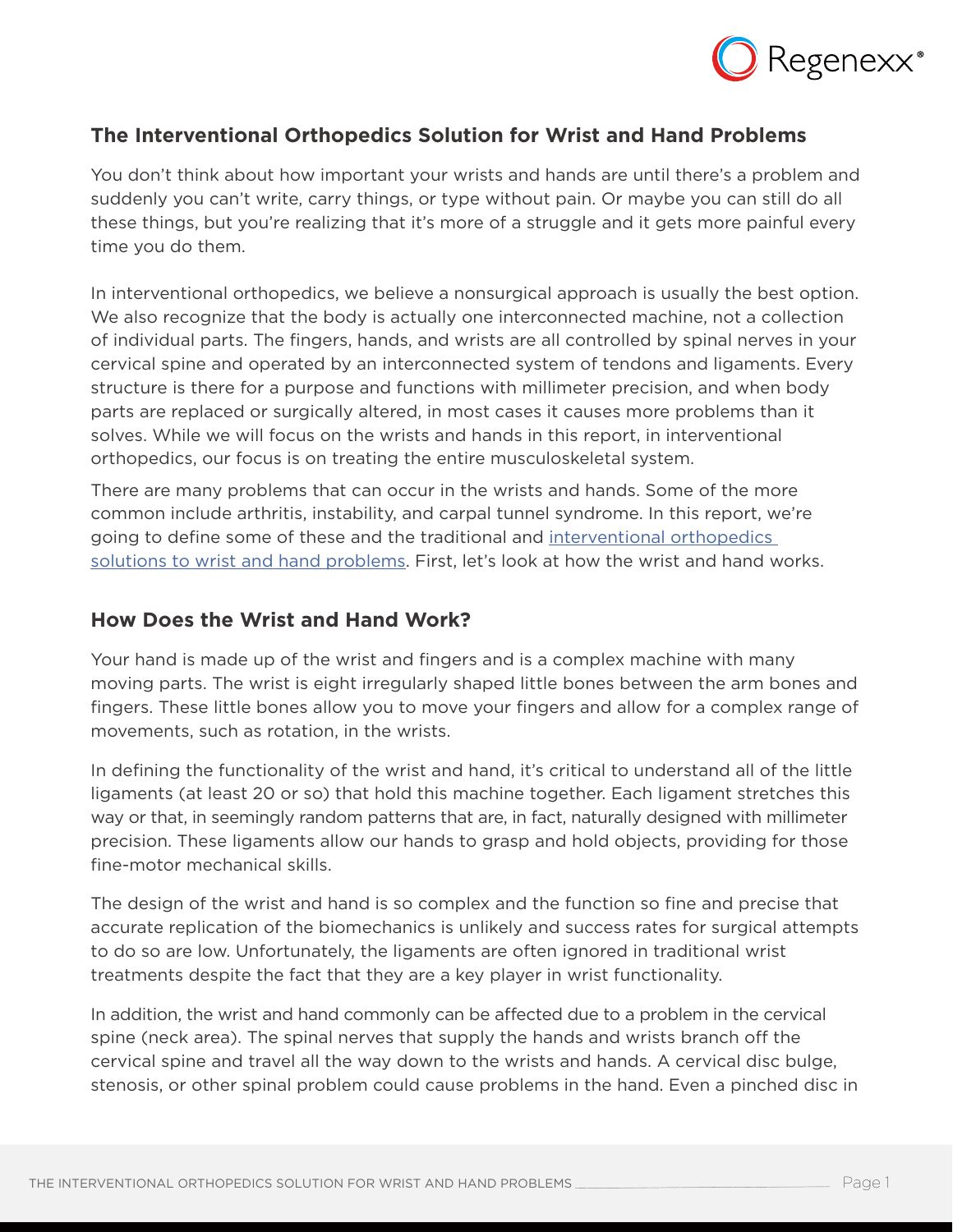

the shoulder can refer pain down to the hand as the shoulder lies within the kinetic chain that connects the spine to the hand. [Nerve issues in the cervical spine or shoulder can also](https://www.regenexx.com/hands-numb-while-sleeping/)  [cause numbness in the hands](https://www.regenexx.com/hands-numb-while-sleeping/), so numbness, as well, should not be ignored. It's important to note, too, that a problem in the spine will not necessarily cause pain in the spine, so don't rule out the cervical spine potentially being the cause of a hand or wrist problem just because your neck feels fine.

## **Wrist Arthritis and Instability**

Trauma is the biggest cause of wrist issues, and it can cause one or more of the ligaments to become lax, or loose. This then leads to extra motion (instability) in one or more of those eight wrist bones, and this, over time, wears away the cartilage, leading to arthritis. Hence, treatment should focus on restoring the integrity of the wrist ligaments.

The triangular fibrocartilage complex (TFCC) is a complex of ligaments and a meniscus-like spacer on the ulnar side of the hand that allows you to use your opposable thumbs. It provides smooth wrist movement and stability and cushions the joint. When patients have TFCC damage, such as a tear, the ulnar side of the wrist hurts, and this gets worse with activity. There can also be swelling in the area. With TFCC damage, progressive wrist arthritis ensues, leading to pain and even deformity.

An old injury to the wrist ligaments can go unnoticed for years. Suddenly while performing downward dog in yoga, for example, pain shoots through that wrist, and it's discovered on exam that the wrist experienced some unknown injury at some point and the ligaments are now stretched and getting worse. Perhaps even swelling and arthritis have set in because of all of the excessive movement in the carpal bones in the hand.

Big-surgery approaches for the wrist include wrist fusions and even wrist replacements. [With wrist replacements, over 50% report complications,](https://www.regenexx.com/wrist-replacement-success-rates/) such as serious contractures (when the ligaments and tendons become so scarred down the wrist won't function) and failure of the implanted devices. In a wrist fusion, cartilage is removed from bones in the wrist, a graft is placed between the bones, and a metal plate bolts the wrist to the radial bone in the forearm. The purpose is to grow the bones of the wrist together with the radial bone, making them one solid unit. As you can imagine, this surgery is permanent and eliminates movement in the wrist.

In interventional orthopedics, we don't believe in rearranging, permanently immobilizing, or replacing the wrist. Thankfully, wrist arthritis and instability can usually be treated without surgery and with ultraprecise, guided injections of advanced autologous biologics, like platelet rich plasma and stem cells. In addition, in our experience, the wrist commonly hurts due to bad biomechanics that are usually centered around a neck problem where the nerves branch all the way down to the wrists and hands. So we focus on fixing the bad movement patterns or precisely injecting your own platelets or stem cells into the TFCC, other arthritic wrist joints, ligaments, and/or neck.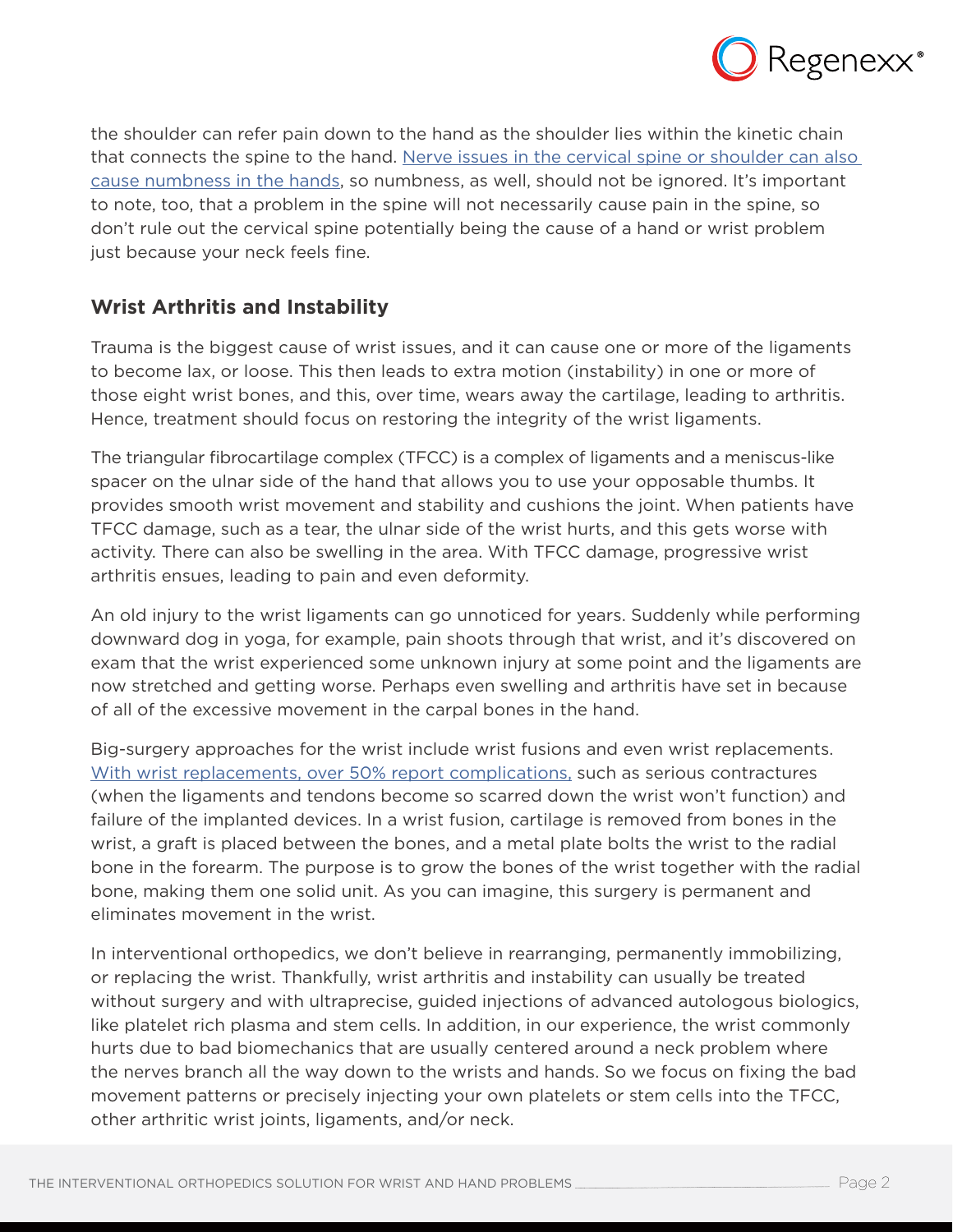

### **Thumb-Joint Arthritis and Instability**

The actual medical term for thumb arthritis is thumb carpometacarpal osteoarthritis (CMC OA), and the CMC is the joint located between the wrist bones and the base of the thumb. It is the most common diagnosis when someone complains of pain in the base of the thumb when using their hands. This problem is found 15–20 times more often in women and is [present in up to one-third of postmenopausal females](http://www.bmj.com/content/343/bmj.d7122).

Our modern society is really turning thumb pain and arthritis into an epidemic. Why? Our constant use of computer keyboards, smartphones, and other devices puts more pressure on this thumb joint, and smartphone texting, specifically, can even lead to a phenomenon termed [texting thumb](https://www.regenexx.com/texting-thumb-treatments/). Add to that the fact that our necks are always flexed and looking down at some device, which places the nerves that go to the thumb (the cervical nerves in our spine) at risk, and you have a recipe for millions of people walking around with pain in the base of the thumb.

All of this pressure can make the thumb joint itself very unstable. This means the ligaments [that hold it all together become lax, and too much movement in the thumb joint ensues](https://www.regenexx.com/pain-base-thumb-convincing-skeptic/). This extra motion very commonly leads to thumb arthritis. So it's important to address the thumb instability before arthritis it sets in.

There are many surgical approaches to thumb pain and arthritis. One is tendon transposition, which takes an important tendon from the wrist and uses it to stabilize the CMC joint. Another surgery, called [tendon interposition also takes the wrist tendon, removes a bone,](https://www.regenexx.com/hand-surgery-side-effects/)  [and then uses the coiled up tendon as a cushion for the arthritic joint](https://www.regenexx.com/hand-surgery-side-effects/); it also carries a 22% complication rate. In another surgery, a wrist bone is removed and a wire inserted across the painful joint to immobilize it. Bigger surgeries involve either fusing the joint solid, making it immovable, or cutting out the joint altogether and replacing it with an artificial metal or plastic joint. Big thumb-joint surgeries can lead to big complications, and in addition to complications, often patients are left still in pain.

With interventional orthopedics, most [damaged and lax thumb ligaments and arthritis](https://www.youtube.com/watch?v=7xXoLyYPDnw)  [can be easily treated through ultraprecise orthobiologic injections.](https://www.youtube.com/watch?v=7xXoLyYPDnw) These regenerative medicine solutions use the patient's own platelet rich plasma (PRP), stem cells, or growth factors and can address instability, nerve problems, and thumb-joint instability and arthritis without surgery.

## **Carpal Tunnel Syndrome**

Carpal tunnel syndrome (CTS) occurs when the median nerve in the wrist becomes chronically compressed. This can happen either by external forces or by conditions within the body itself, affecting nerve function. A ligament called the transverse carpal ligament (TCL) makes up the roof of the space we call the carpal tunnel. The median nerve runs from the cervical spine down into the hand and through that tunnel in the wrist. When this nerve has problems anywhere along that path, it can cause pain, numbness, and tingling in the wrist, thumb, and first three fingers.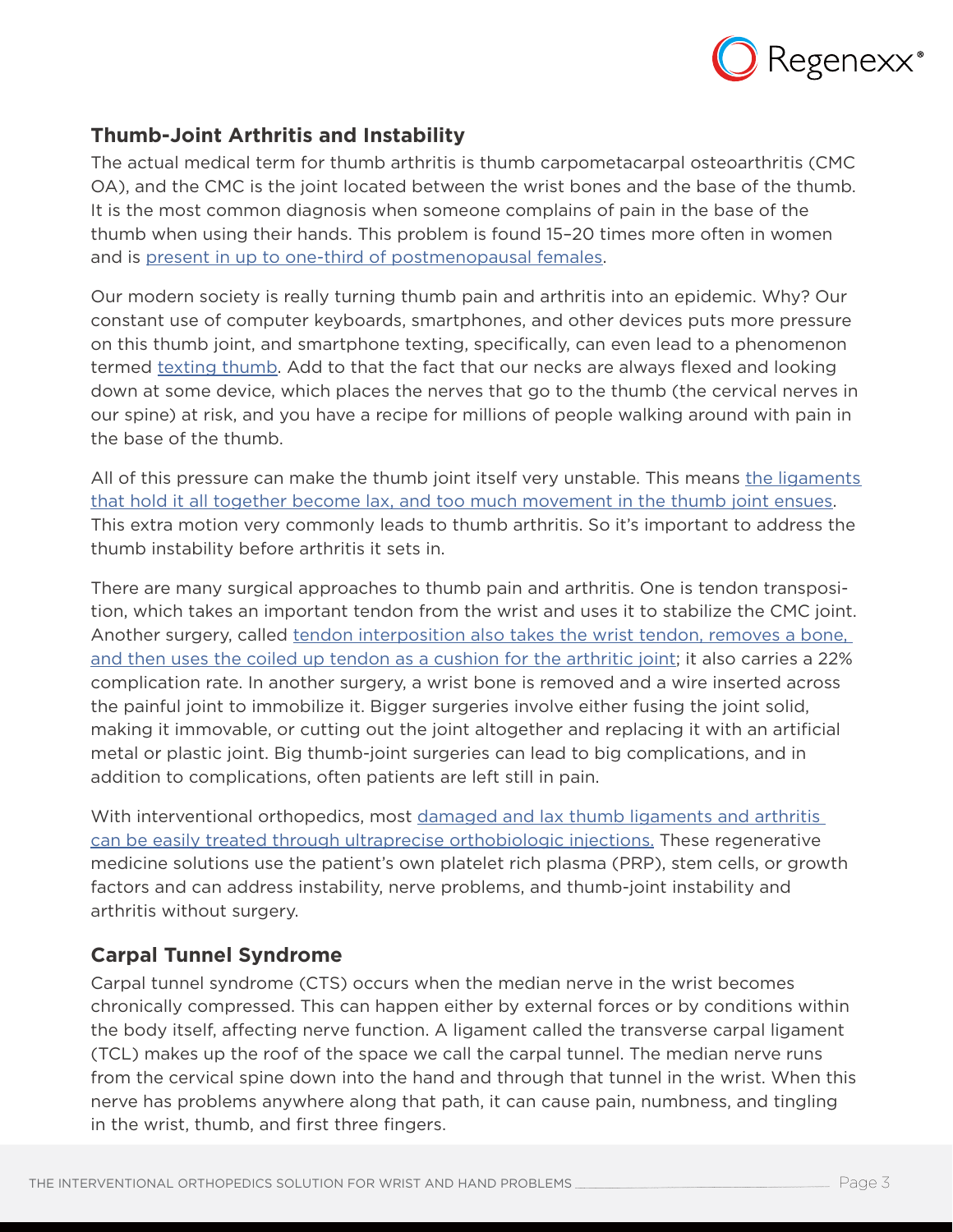

The TCL plays an important role in stabilizing all of the little bones (carpals) in the wrist. It also serves as an anchor for several important hand muscles (including the one on the meaty part of the thumb). It also acts like a pulley that helps the tendons that flex your fingers get better mechanical advantage.

The quick-fix surgery approach for carpal tunnel syndrome involves cutting the TCL to give the nerve more breathing room[. Cutting the TCL, however, has consequences,](https://www.regenexx.com/carpal-tunnel-surgery-recovery/) including instability in the carpal bones, shortened and weakened hand muscles, a bow-stringing effect in the tendons that flex the fingers, and arthritis in the wrist.

The interventional orthopedics approach to [treating carpal tunnel syndrome](https://www.regenexx.com/carpal-tunnel-alternative-treatment/) doesn't involve cutting the ligament, but rather trying to make the environment for the nerve healthier, releasing scar tissue through injection, and figuring out why the nerve is in trouble in the first place (e.g., is the problem rooted in the cervical spine?). [Our](https://www.regenexx.com/avoid-carpal-tunnel-surgery/)  [hydrodissection technique involves using a tiny 1-inch needle, the smallest caliber](https://www.regenexx.com/avoid-carpal-tunnel-surgery/)  [made in the U.S., and injecting platelet lysate around the tiny nerve.](https://www.regenexx.com/avoid-carpal-tunnel-surgery/)

## **Trigger Finger**

Trigger finger occurs when one of the tendons that goes to the fingers becomes contracted in a tight band. This causes inflammation and the affected finger catches or gets locked up (aka "triggering") in a curled position and is painful. It's typically caused by repetitive or constant positioning of the hand in a gripping motion (e.g., bus drivers or tennis players), and it can make it difficult, if not impossible, to do everyday things like typing on a keyboard or putting on your clothes.

Surgery for a trigger finger involves cutting into the hand to release the scar tissue or adhesions around the tendon that are locking the trigger finger in place.

The [interventional orthopedics approach to a trigger finger](https://www.regenexx.com/treating-hand-arthritis-trigger-finger-prp/) is an image-guided hydrodissection technique using a small needle and fluid to loosen up the connective tissue and adhesions around the tendon along with the delivery of advanced biologics such as healing growth factors that will also reduce inflammation.

## **Ulnar Impaction Syndrome**

[Wrist pain can also be attributed to something called ulnar impaction syndrome.](https://www.regenexx.com/ulnar-shortening/) This simply means that there's too much pressure on the ulnar side of the wrist (the TFCC mentioned earlier) due to a long ulna bone. The problem with this diagnosis is that a long ulna bone seen on MRI doesn't equate to causality (i.e., the abnormal length as the cause for wrist pain or arthritis). However, the surgical-orthopedic belief is that arthritis and accumulated damage occurs when people are born with an ulna bone that's too long, so their solution is to operate to make it "normal."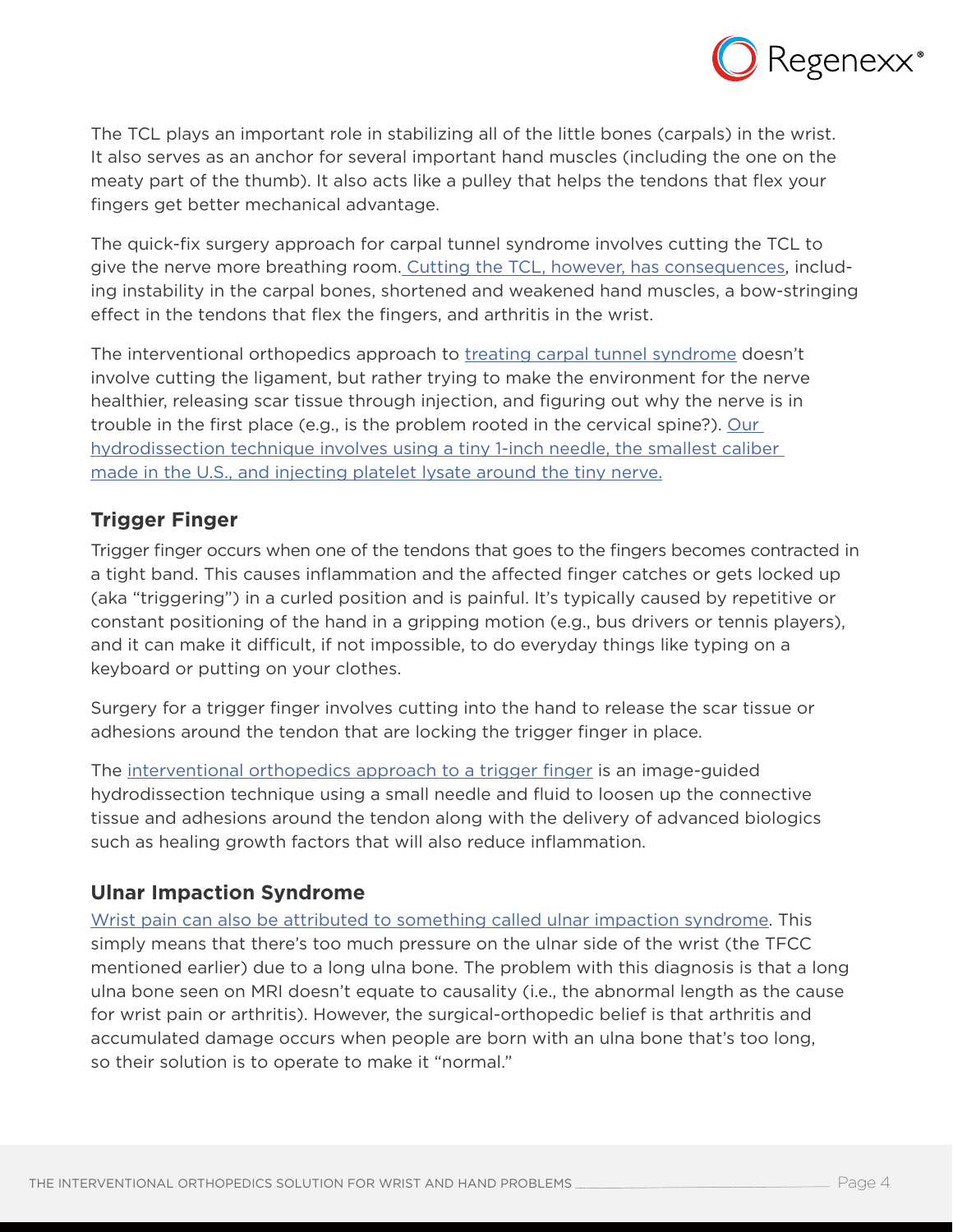

The [surgical approach when the ulnar bone is deemed too long is called an ulnar shortening](https://www.regenexx.com/ulnar-shortening/) [osteotomy,](https://www.regenexx.com/ulnar-shortening/) and it involves literally cutting out a piece of the ulna bone to shorten it. Regrettably, [research using computer models](http://www.ncbi.nlm.nih.gov/pubmed/27021471) has shown that [if you change the relationship](https://www.regenexx.com/foot-fusion-complications/) [between the radius and ulnar bones, you actually put more negative forces on the wrist!](https://www.regenexx.com/foot-fusion-complications/) This has been bolstered by [other studies](http://www.ncbi.nlm.nih.gov/pubmed/26710021) reporting the occurrence of more arthritis due to alterations in wrist pressure caused by the surgery. Complications are vast as well and include irritation of the surrounding tissues by the plates that are used to heal the bone, delayed or nonhealing of the bone, severe chronic nerve pain, revision surgery, pain requiring hardware remove.

In interventional orthopedics, we don't believe, in most cases, that shortening the ulna is a good idea. When a patient has wrist pain and happens to have a longer ulna, we don't automatically associate the two. In our experience, the wrist commonly hurts due to a neck problem where the nerves branch all the way down to the wrists and hands or due to arthritis or both. So we focus on fixing the bad movement patterns or precisely injecting your own platelets or stem cells into the TFCC, arthritic wrist joints, ligaments, and/or neck.

#### **Steroids, NSAIDs, and Other Drugs Not Recommended**

Other treatments you will likely be presented with in the traditional orthopedics model for wrist and hand problems include steroid shots or pain medications, such as nonsteroidal anti-inflammatory drugs (NSAIDs) and opioids. [NSAIDs come with a long and growing list](https://www.regenexx.com/nsaids-and-opioids-may-not-work/)  [of dangerous side effects, such as sudden-death heart attacks, stroke, and GI bleeding,](https://www.regenexx.com/nsaids-and-opioids-may-not-work/)  [and addiction and overdose due to prescription opioids have reached epidemic](https://www.regenexx.com/nsaids-and-opioids-may-not-work/)  [proportions in the U.S.](https://www.regenexx.com/nsaids-and-opioids-may-not-work/)

[Steroid shots have been shown to destroy local cartilage in the joint](https://www.regenexx.com/steroid-shots-for-knee-arthritis/) (which can only progress arthritis) while providing no significant pain improvement. And the list of problems with steroid injections just keeps growing:

[Steroid injections weaken the tendons.](https://www.regenexx.com/steroid-shots-into-tendons-more-side-effects-noted/)

[Steroid injections damage tissues.](https://www.regenexx.com/shoulder-steroid-injection-side-effects/)

[Steroid injections are toxic to joint cartilage cells.](https://www.regenexx.com/cortisone-shot-side-effects/)

[Steroid injections kill stem cells.](https://www.regenexx.com/new-research-steroids-hammer-stem-cells/)

[Steroid injections suppress brain function.](https://www.regenexx.com/more-evidence-mounts-that-steroid-epidural-injections-have-significant-side-effects/)

Some supplements can be a good alternative for pain and inflammation. [Chondroitin and](https://www.regenexx.com/glucosamine-and-chondroitin-as-good-as-celebrex/)  [glucosamine have been shown to be effective pain relievers, and they preserve cartilage](https://www.regenexx.com/glucosamine-and-chondroitin-as-good-as-celebrex/). [Curcumin can also relieve pain from arthritis](https://www.regenexx.com/curcumin-for-knee-arthritis/) and other issues.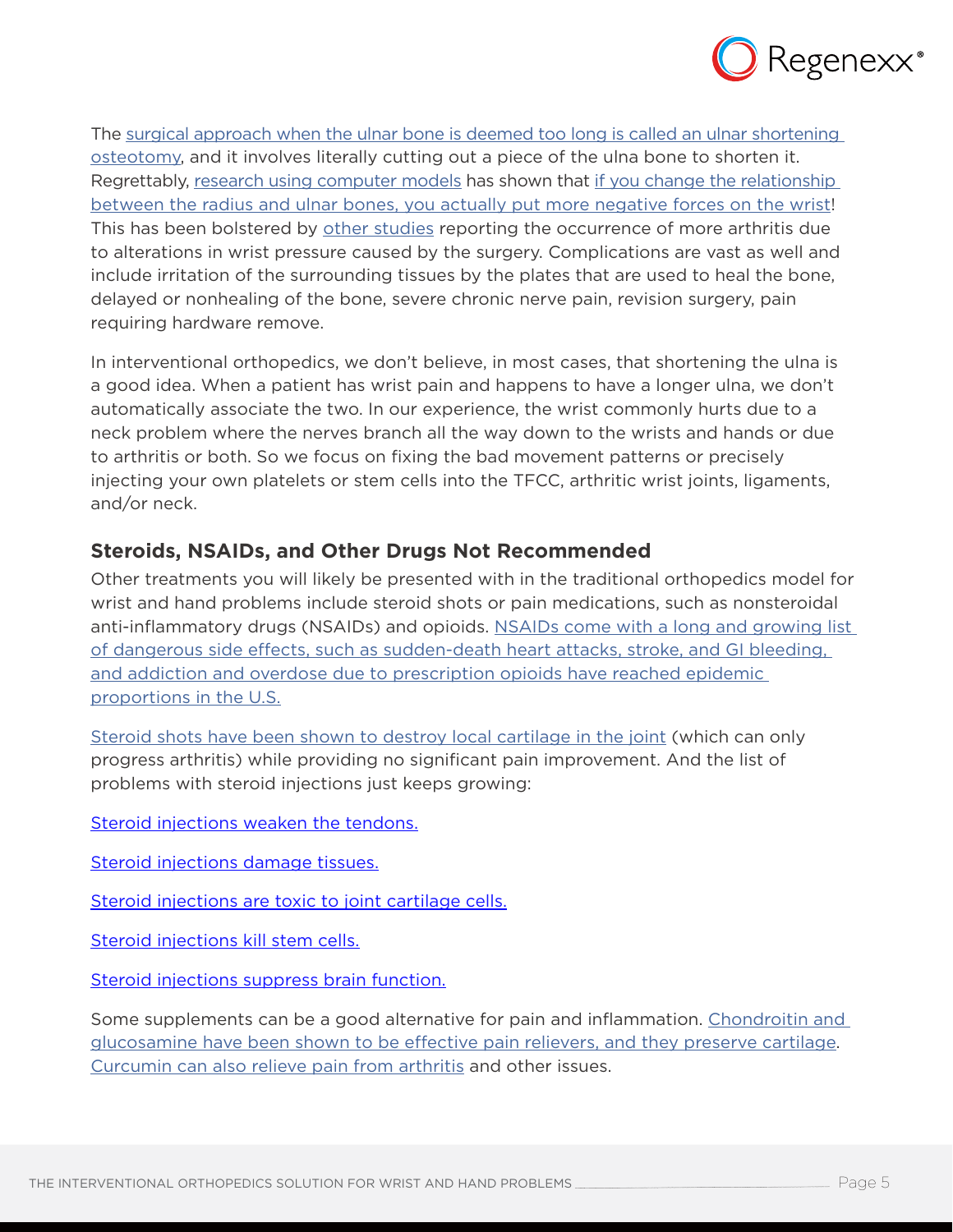

# **Conclusion**

Big wrist and hand surgeries often come with big complications, and even minor invasive surgeries can come with lengthy recovery times and the feeling that your wrist or hand just isn't quite the same. Rearranging the biomechanics of the wrist or hand with invasive surgery is almost always a terrible idea. It's also important to understand that where it hurts may or may not be where the primary damage is located. If you have wrist or hand pain and conservative treatment (e.g., rest, ice and heat, splinting) is having no effect, your doctor should be taking a look at your cervical spine before jumping to surgical solutions. Whether the problem is rooted in the spine or the wrist and hand, if you are a good candidate, there are interventional orthopedic solutions for both, so surgery, in many cases, can be avoided.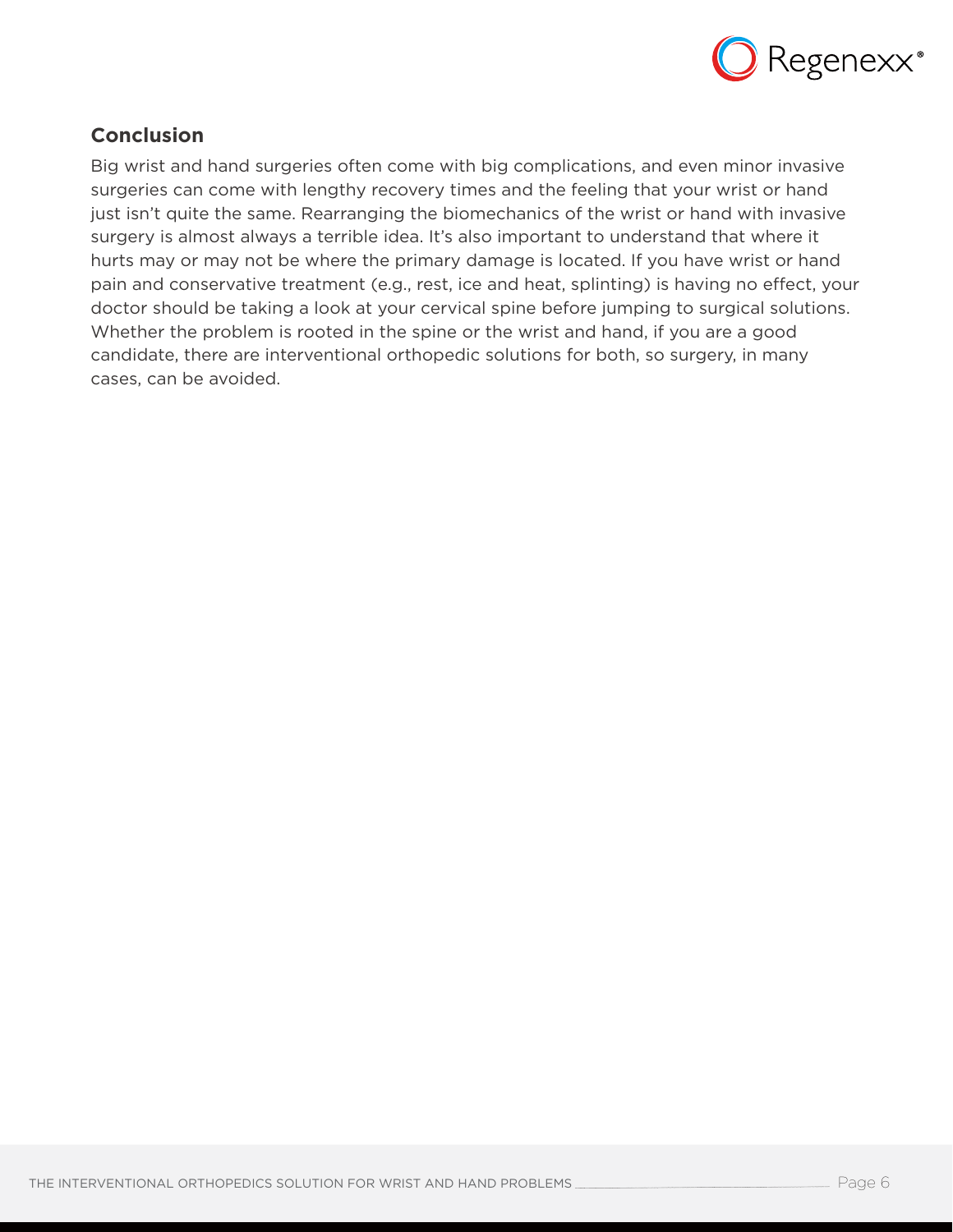

## **[Regenexx® is VERY Different - Why Regenexx Stem Cell Treatments are](https://www.youtube.com/watch?v=3m24gfJVShk&t=2s)  Superior to Other Solutions**

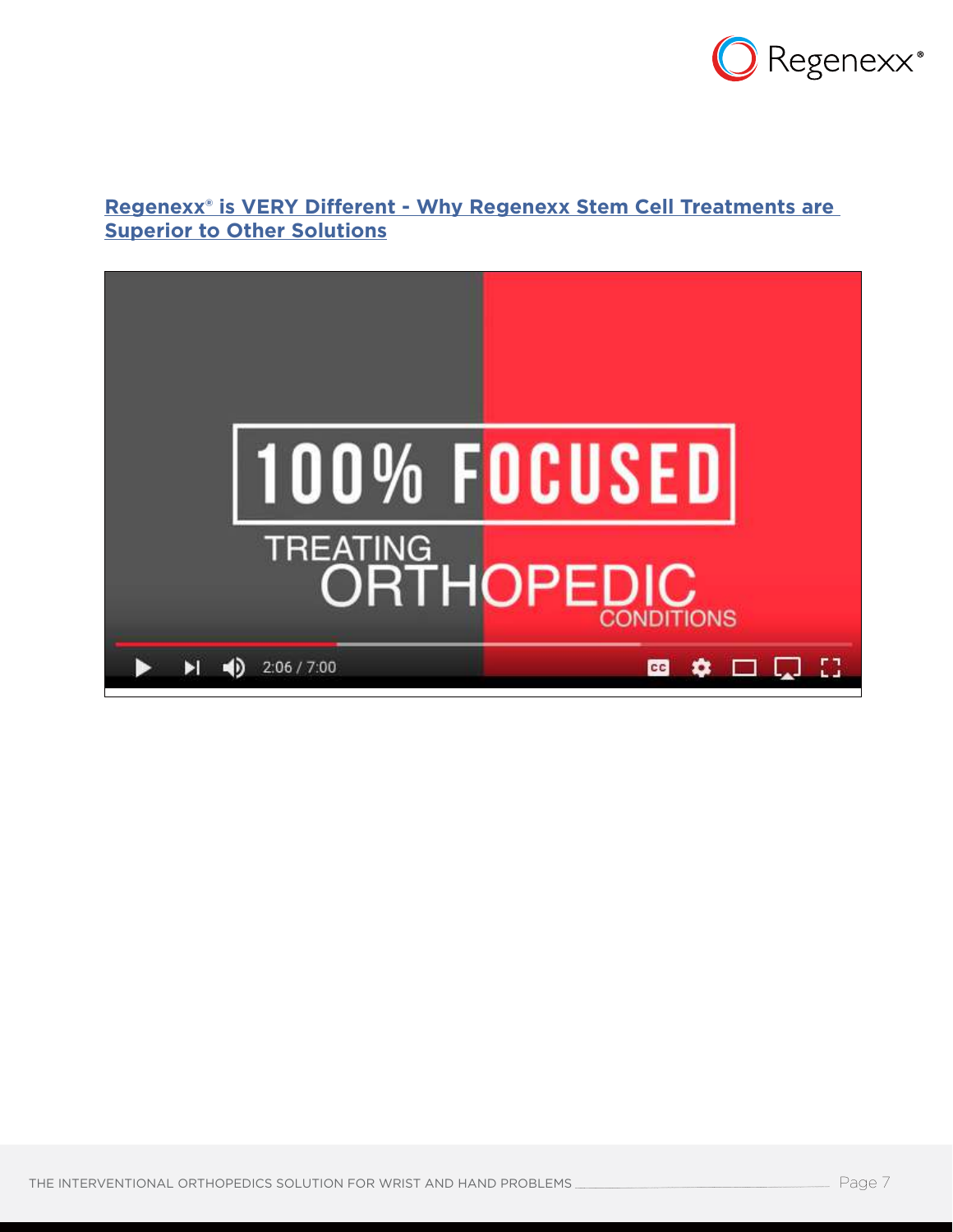





# **Regenexx Supplements**

# **Advanced Stem Cell Support Formula, Turmeric [Cu](https://www.regenexx.com/regenexx-advanced-stem-cell-support-formula/)rcumin Complex and Concentrated Pro Omega 3 Fish Oil.**

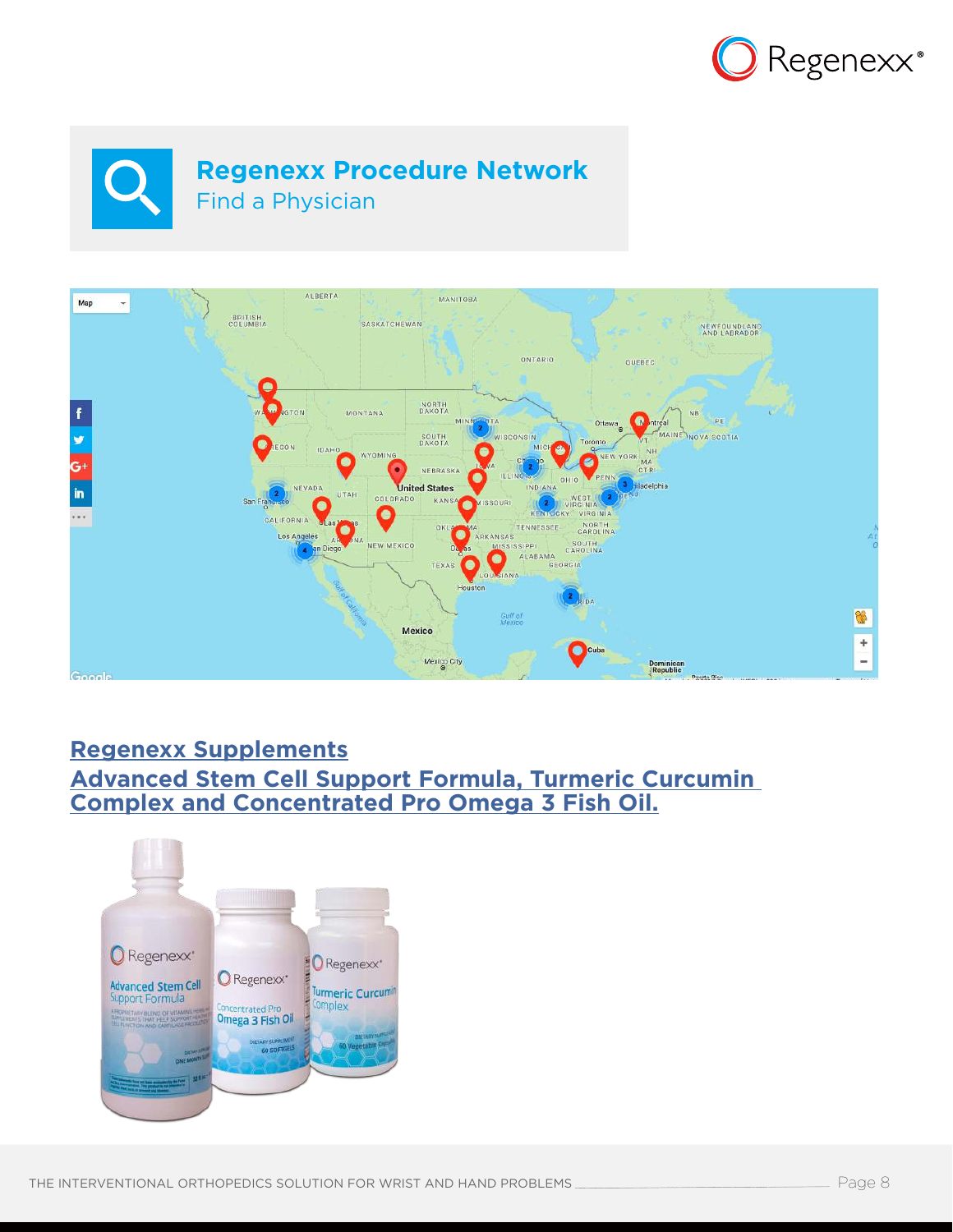

# **[Orthopedics 2.0](https://www.regenexx.com/library-complimentary-regenexx-resources/)**

[an Amazon Best Seller](https://www.regenexx.com/library-complimentary-regenexx-resources/)



# **[The Knee Owner's](https://www.regenexx.com/library-complimentary-regenexx-resources/)  [Manual Book](https://www.regenexx.com/library-complimentary-regenexx-resources/)**



# **[The Spine Owner's](https://www.regenexx.com/library-complimentary-regenexx-resources/) [Manual](https://www.regenexx.com/library-complimentary-regenexx-resources/)**



# **[ProActive Book](https://www.regenexx.com/library-complimentary-regenexx-resources/) [Nutrition 2.0](https://www.regenexx.com/library-complimentary-regenexx-resources/)**